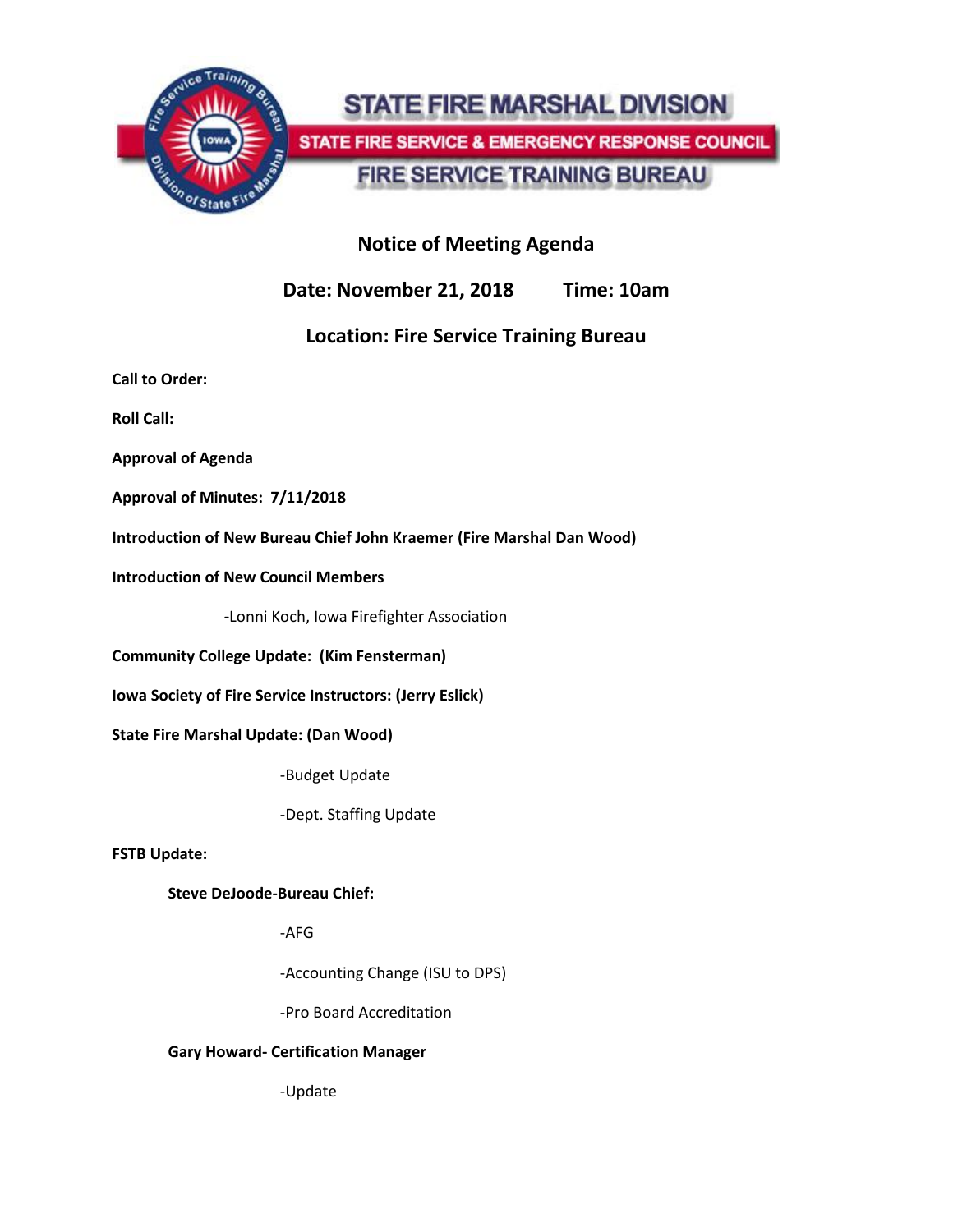

# **STATE FIRE MARSHAL DIVISION** STATE FIRE SERVICE & EMERGENCY RESPONSE COUNCIL **FIRE SERVICE TRAINING BUREAU**

#### **Russ Grossman- Field Programs Coordinator**

-Update

#### **Jim Kenkel- Special Programs Coordinator**

-Annual Fire School Update

#### **Old Business:**

- -Computer Based Testing (Netexam)
- -Revolving Loan Fund
- -Addition of members to the council
- -Fee Schedule
- -Bureau Funding Source
- -Fire Service Survey (Steve DeJoode)

#### **New Business:**

- Review of Local Fire Protection and Emergency Medical Services Grant Guidelines (attached)

#### **Other Business:**

**-**Set meeting dates for Calendar Year 2019

#### **Council Member Comments:**

**Public Comments:**

#### **Adjournment:**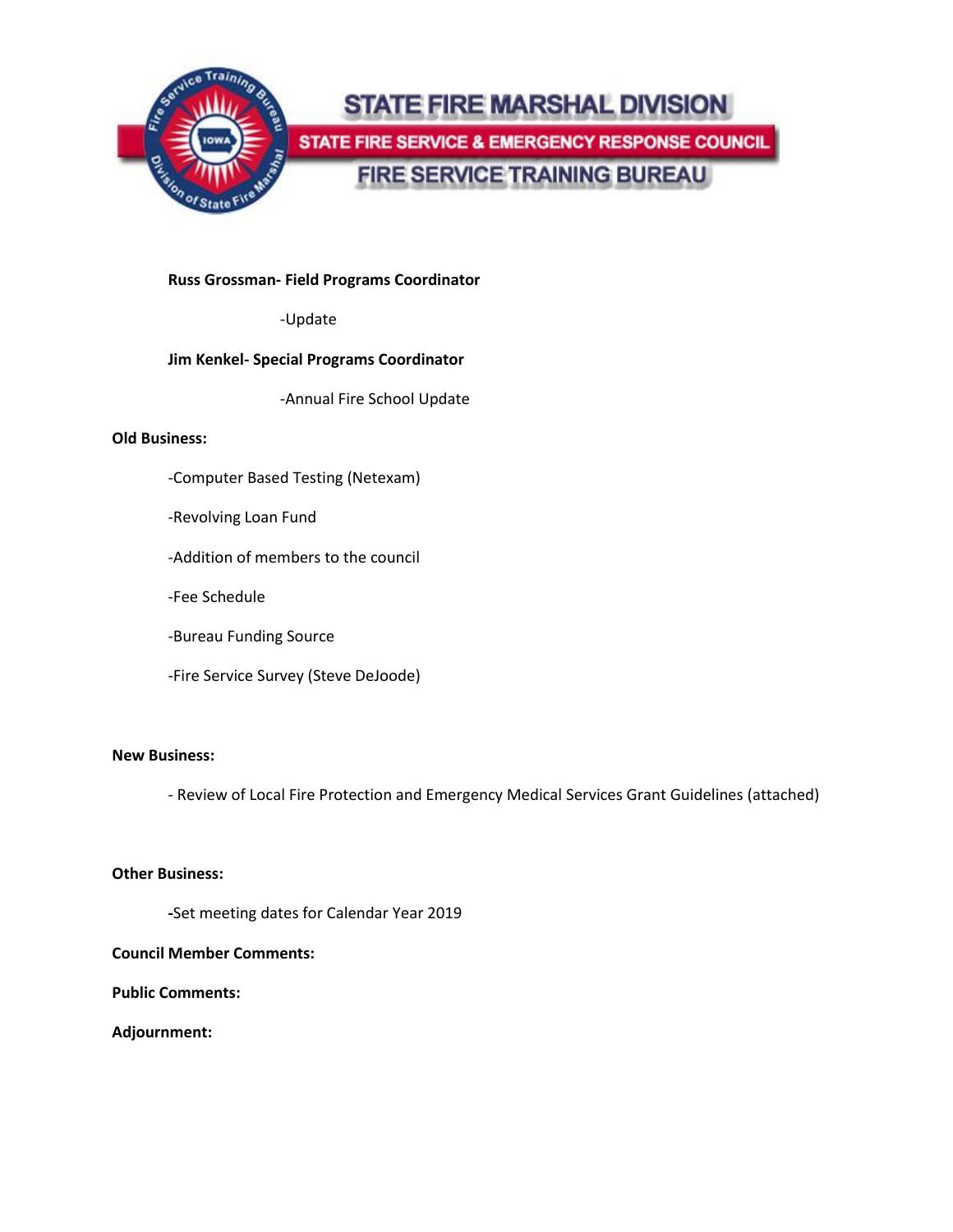# **Iowa Fire Service & Emergency Response Council**

### **Council Meeting Minutes:**

November 21, 2018 10:00am - 2:00pm Fire Service Training Bureau

#### **Council Members Present**

Justin Adams, Chair - *IA Association of Professional Chiefs* Jeff Kling, Vice Chair - *Public member* Deb Krebill - *IA Fire Chiefs Association* Alicia Lidtke - *IA Firefighters Association* Mike Bryant - *IA Association of Professional Firefighters* Thomas Craighton - *Emergency Medical Services* Ellen Hagen - *IA Fire Chiefs Association*  Pam Kenkel - *Public member* Lonni Koch - *IA Firefighters Association* Ray Reynolds - *IA Association of Professional Fire Chiefs*

#### **State Fire Marshal and FSTB Staff Present**

Dan Wood - *State Fire Marshal* John Kraemer - *FSTB Bureau Chief* Steve DeJoode - *Former Interim Bureau Chief* Jim Kenkel - *FSTB Special Programs Manager* Gary Howard - *FSTB Certification/Accreditation Program Manager* Dawn Beisner - *Information Specialist*

**Absent**: Joe Mullen - *Division of Labor, Iowa Workforce Development, Ex-Officio member*

**Guests**: Kim Fensterman - *Kirkwood Community College;* Jerry Eslick - *IaSFSI*, and Chief Dave Rierson - *Iowa Association of Professional Fire Chiefs*

**Call to Order**: Chairman Adams called the meeting to order at 10:03 AM.

**Approval of Agenda**: Motion to approve agenda by Ellen Hagen; second by Thomas Craighton. Approved.

**Approval of Minutes**: Chairman Adams noted a correction to the minutes of July 11, 2018: Jeff Kling was not present; Lonni Koch was present. Motion to approve amended minutes by Ray Reynolds; second by Jeff Kling. Approved.

#### **Introduction of new Bureau Chief, John Kraemer (Dan Wood, State Fire Marshal):**

An interview panel of Justin Adams, Steve DeJoode, Kyle Gorsh, and Dan Wood interviewed five candidates from a list of 27, and selected John Kraemer for position of FSTB Bureau Chief.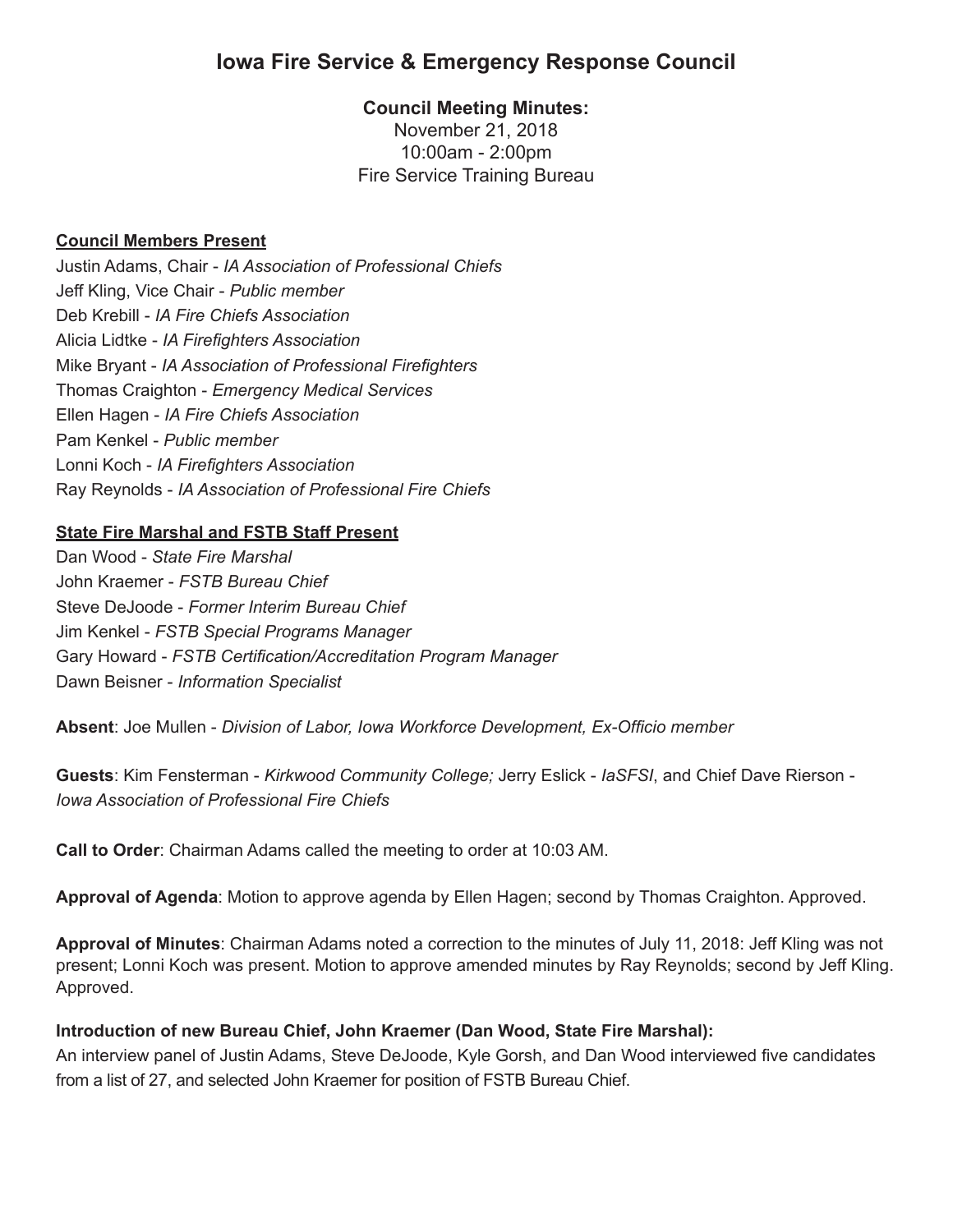John Kraemer stated that he is happy to have been selected for the position. Looks forward to addressing challenges; re-engaging with associations; providing resources, training, and certification to fire service; and supporting and collaborating with others.

John has been in the fire service for 17 years, starting in West Des Moines doing fire investigation for 4-5 years. Moved to Johnston where he joined the fire department, became Lt. (investigation, training officer, EMS). Experience: Director of Operations in Forensics; State Medical Examiner; death investigator; coordinated conference speaker/coordinator; adjunct professor at College of Mercy in Health Sciences.

## **Introduction of new Council Members:**

IFA Past President, Marv Trimble selected Lonni Koch to represent the IFA on the Board of the SFSERC. Lonni comes from a family of Fire/EMS. She has served as the Chief of Mechanicsville Fire Department for 10 years. Her husband and son are also firefighters.

## **Community College Report (Kim Fensterman):**

Community College reps met in August 2018 to discuss computer-based testing and how they will work through questions/concerns about charging for the use of the computer labs, room rental, etc - working with Gary Howard and Steve DeJoode.

## **IaSFSI Report (Jerry Eslick):**

Looking forward to the Annual Instructors Conference on Dec. 1, 2018 at the FSTB. Currently 37 registered to attend. FSTB Update on Nov 31, 2018.

#### **SFM Update (SFM Dan Wood):**

Budget update:

• Budget looks good/normal for this time of year. Not heard of any budget cuts.

Staffing update:

- After hiring FSTB Bureau Chief, filling two Inspector positions, creating new Building Code Inspector position for western Iowa, and filling open Plans Review position, there will be no FTEs open.
- Ray Reynolds questioned the status of funding for FSTB facility, expressing concern that the future might rest in the power of the association representation of the Council. He suggested that DPS use the power of the Council to be the vocal piece for the fire service.
- Ray Reynolds want to be on record stating that he feels that the Council is being under-utilized and would like to be able to see it use it's power.
- SFM Wood suggested that the Council write a letter to the Governor expressing concerns and having it signed by all of the Board members, as representatives of the fire service associations.

#### **FSTB Update:**

AFG Grant (Steve DeJoode)

- Review of 2017 Grant Application: Applied for maximum award for 6 trailers for each region, 2 pick-up trucks, and a car fire prop. Received full award. Working with DAS to procure everything within one year.
- 2018 Grant Application: Completed and submitted \$500,000 request for one grain bin prop and two dual purpose trailers RIT/SCBA trailers. Should hear back in Spring 2019.

#### Discussion:

• Justin Adams suggested requesting money to help fund a new facility.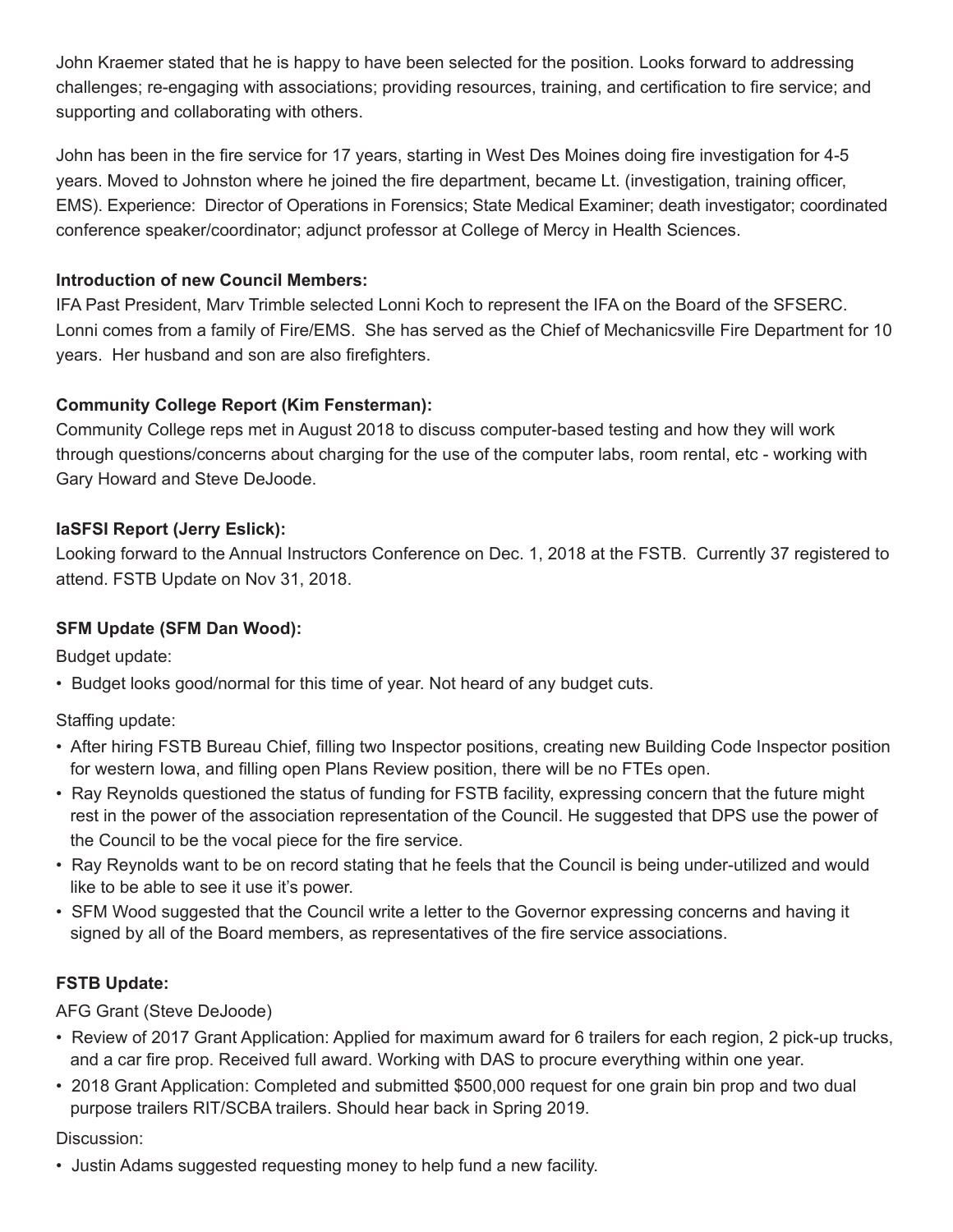- SFM Wood suggested that Camp Dodge has land but FSTB would be responsible for developing and maintaining it.
- Thomas Craighton stated that a facility was being built for Traffic Incident Management and that they were looking for partners. Steve DeJoode stated that DOT had purchased land but DPS/State Patrol would not be partners in that. SFM Wood believes that we are on our own.
- Ray Reynolds stated that a plan was still out there for ILEA/FSTB facility.

Accounting change form ISU to DPS (Steve DeJoode)

- FSTB was informed that ISU will be developing a new contract/fees. Fees were 4% (\$55,000) but will double to 8% (\$112,000) per year.
- They are switching to a new software system that will be implemented July1, 2019. They will do our payroll accounting through this calendar year but then have to switch to DPS. FSTB Field Staff will become temporary employees of DPS. They will still be eligible for IPERS depending on the number of hours worked.
- Looking at restructuring the FSTB certification fees. Will work with BC Kraemer on the restructure.
- Ray Reynolds stressed the urgency of the need for a new facility.
- Kim Fensterman suggested that FSTB work with ISU on a month-to-month strategic plan to allow either party to get out of contract.

ProBoard Accreditation (Steve DeJoode)

- Director from the Illinois Fire Service will be coming to Ames to meet with Gary Howard and Steve DeJoode to discuss what will be needed for the accreditation process.
- NetExam needs to get up and running before policies and procedures can be defined for it.

## Certification Update (Gary Howard)

- Since July meeting, facilitated 24 written sites 448 candidates 607 exams administered
- Since July meeting, facilitated 23 practical sites 222 candidates 330 exams
- Working toward moving into computer based testing on the NetExam platform.

#### Special Programs Update (Jim Kenkel)

- Annual State Fire School:
	- 39 Classes offered
	- Formal and Optional EMS hours offered EMS classes first to fill up
	- Brochure/registration form on the web soon
	- Will offer hands-on "Rescue Skills" classes April 6-7 not at fire school.
	- Jim Kenkel offered free registration for any Council member wishing to take a class at fire school just contact him.
- Arson Investigation School: made a change requiring that participants be actively involved in investigations on their departments.
- NFA Direct Deliveries:
	- 9 deliveries per year
	- Try to spread offerings throughout the state.
	- Justin Adams suggested that some of the offerings be customized to rural Iowa to help build attendance.
	- SFM Wood said new NFA Director is looking at re-doing Direct Deliveries getting rid of power point and incorporating more scenarios.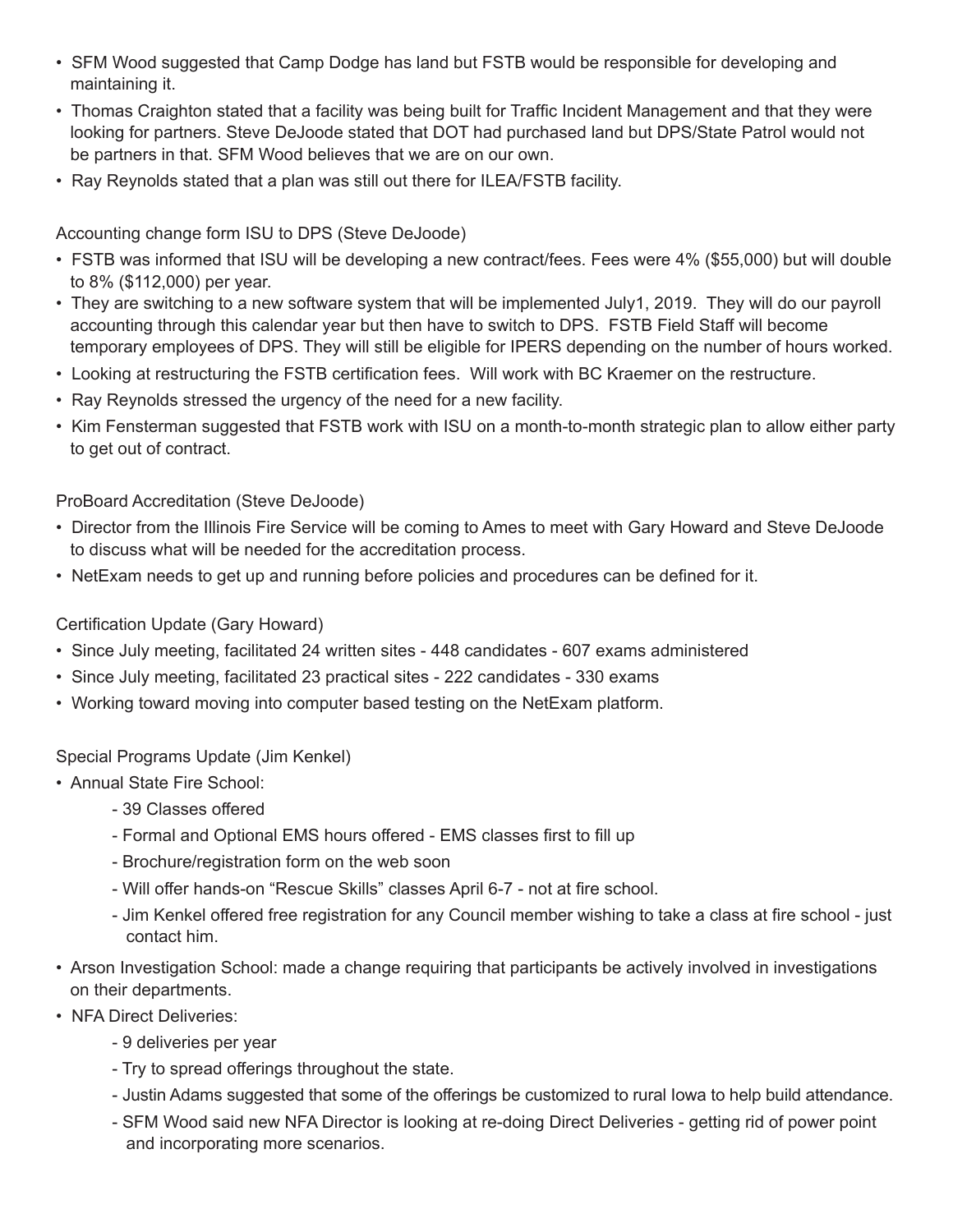#### **Old Business:**

Computer based testing (Steve DeJoode)

- Entered into contract with NetExam through ISU Procurement.
- Offers full service platform to include certification testing, LMS and web.
- Moved away from LXR test bank to IFSTA test banks (supported by NetExam); each question will be validated.
- Will coordinate the changing of the standards with the Essentials 7 roll-out to include delivery of instructional packet, test bank validation, and implementation into NetExam. Will allow both Essentials 6 and Essentials 7 options for testing on the registration form. Justin Adams suggested that FSTB needs to communicate this information soon.

## Discussion:

 Justin Adams addressed concern about the cost of books. Wondered if grant money could be used to buy down on the cost of books. SFM Wood said that Iowa Code would not allow for books - adjustments can only be made through legislation. Kim Fensterman suggested that IFSTA make a digital version of Essentials in Resource One. How do we make that happen? Suggested Russ look into it. Fensterman also shared that Lynn County Fire Association purchases books for students. Kenkel stated that cost continues to go up so need to let legislators know.

## Revolving Loan Fund (Steve DeJoode)

- Ran the process and nobody applied, then re-opened it again and received one application from Frankville Emergency Volunteer FD requesting \$25,000 for brush truck. Chairman Adams said that the Board could approve since there was only one, as long it was a valid application, meeting all of the criteria.
- Motion to abolish old list and start fresh by Thomas Craighton; second by Ellen Hagen. Approved.
- Motion by Ray Reynolds that the \$25,000 request from Frankville FD be approved if it meets the criteria approved by the committee; second by Jeff Kling. Approved.
- Mike Bryant commented that the only thing that appears not to meet criteria would be how they would pay it back.
- Chairman Adams selected Ray Reynolds as a voting member of the Council to be third person on the Revolving Loan Fund application review committee with Ellen Hagen and Mike Bryant. They will follow the Firefighter Equipment Revolving Loan Fund (Iowa Code 661-259.201) to evaluate and make future selections. Bureau Chief Kraemer will scan and send it to the committee members.
- Discussion for future application dates. Currently no specific date. Chairman Adams suggested that review committee members meet and set those dates.

## Addition of Members to the Council

- Community colleges and the IaSFSI have expressed interest in having representation on the SFSERC Board.
- Ray Reynolds stated that the Governor's Office is very specific that the Council be composed of reps from major fire associations and EMS.
- Motion by Thomas Craighton that the addition of new members not be allowed on the SFSERC, but that the community colleges and the IaSFSI would be allowed to report at every meeting; second by Mike Bryant. Approved.

## Fee Schedule of FSTB

• Chairman Adams proposed that the Council provide guidance as to how to move forward to make sure the Bureau is sustainable, with correct number of staff, facility, etc.